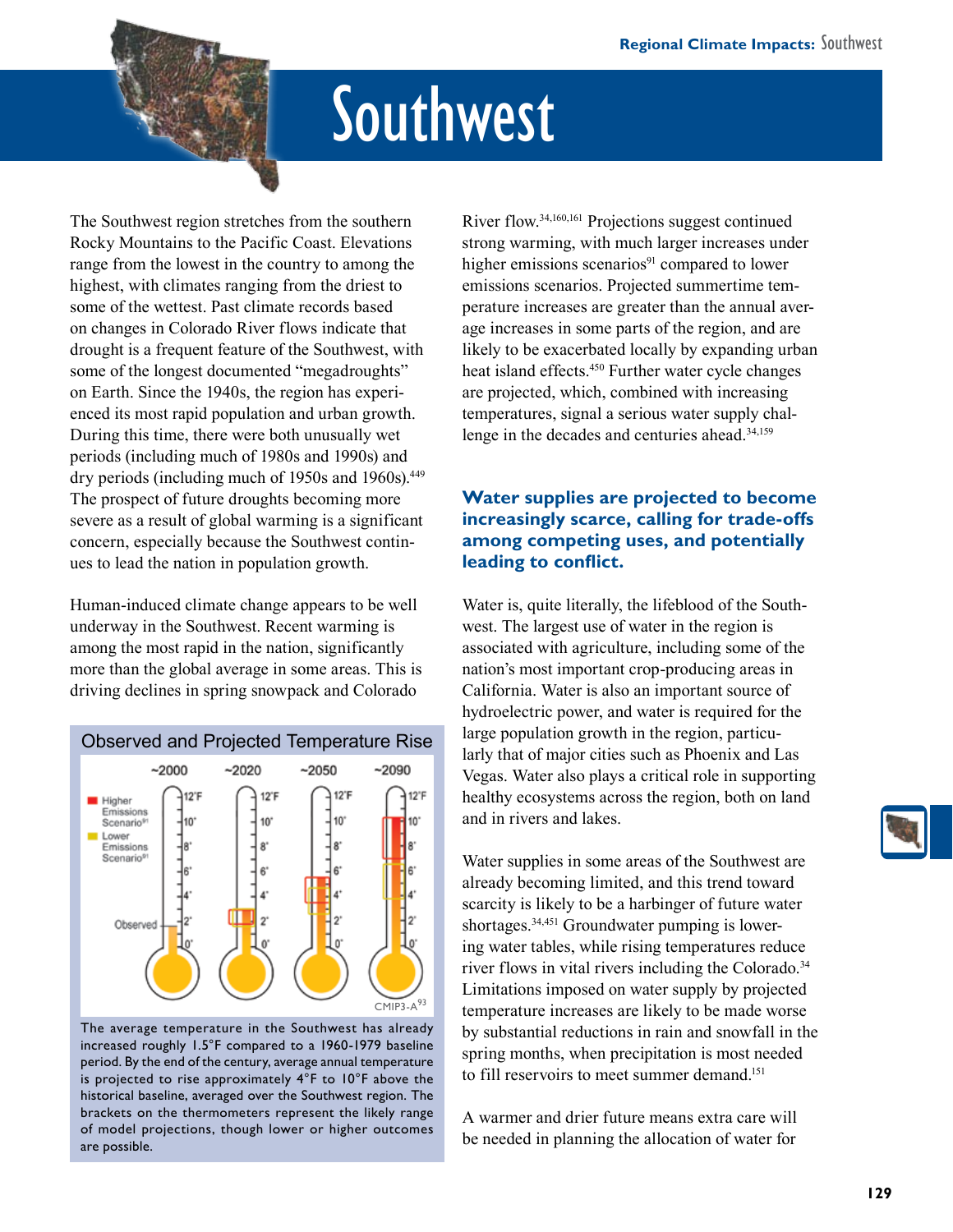the coming decades. The Colorado Compact, negotiated in the 1920s, allocated the Colorado River's water among the seven basin states. It was based, however, on unrealistic assumptions about how much water was available because the observations of runoff during the early 1900s turned out to be part of the greatest and



Percentage change in March-April-May precipitation for 2080-2099 compared to 1961-1979 for a lower emissions scenario<sup>91</sup> (left) and a higher emissions scenario<sup>91</sup> (right). Confidence in the projected changes is highest in the hatched areas.

#### **Future of Drought in the Southwest**

longest high-flow period of the last five centuries.452 Today, even in normal decades, the Colorado River does not have enough water to meet the agreed-upon allocations. During droughts and under projected future conditions, the situation looks even bleaker.

During droughts, water designated for agriculture could provide a temporary back-up supply for urban water needs. Similarly, non-renewable groundwater could be tapped during especially dry periods. Both of these options, however, come at the cost of either current or future agricultural production.

Water is already a subject of contention in the Southwest, and climate change – coupled with rapid population growth – promises to increase the likelihood of water-related

Droughts are a long-standing feature of the Southwest's climate. The droughts of the last 110 years pale in comparison to some of the decades-long "megadroughts" that the region has experienced over the last 2000 years.<sup>419</sup> During the closing decades of the 1500s, for example, major droughts gripped parts of the Southwest.<sup>189</sup> These droughts sharply reduced the flow of the Colorado River<sup>452,453</sup> and the all-important Sierra Nevada headwaters for California,<sup>454</sup> and dried out the region as a whole. As of 2009, much of the Southwest remains in a drought that began around 1999. This event is the most severe western drought of the last 110 years, and is being exacerbated by record warming.<sup>455</sup>

Over this century, projections point to an increasing probability of drought for the region.<sup>90,115</sup> Many aspects of these projections, including a northward shift in winter and spring storm tracks, are consistent with observed trends over recent decades.<sup>96,456,457</sup> Thus, the most likely future for the Southwest is a substantially drier one (although there is presently no consensus on how the region's summer monsoon [rainy season] might change in the future). Combined with the historical record of





severe droughts and the current uncertainty regarding the exact causes and drivers of these past events, the Southwest must be prepared for droughts that could potentially result from multiple causes. The combined effects of natural climate variability and human-induced climate change could turn out to be a devastating "one-two punch" for the region.

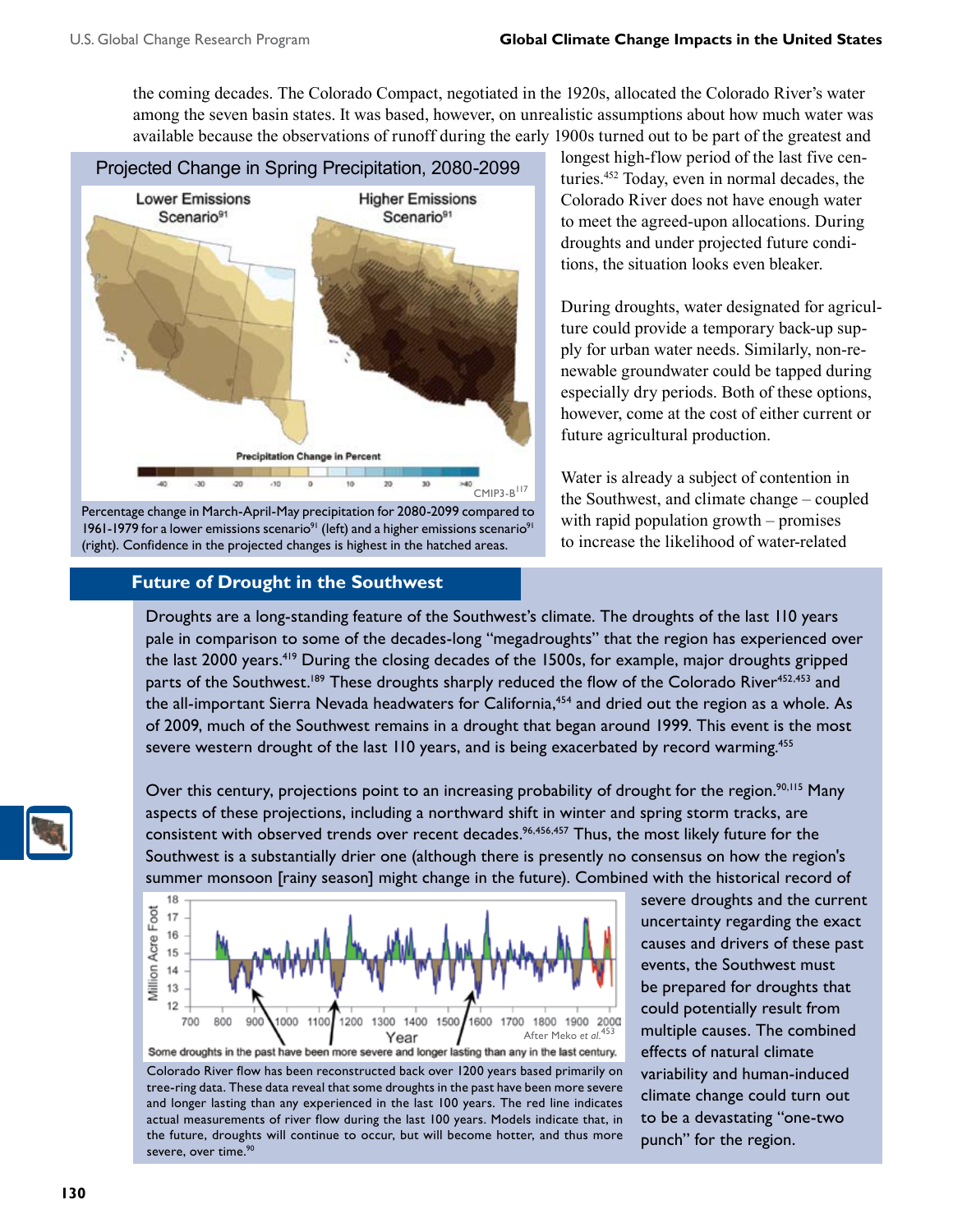conflict. Projected temperature increases, combined with river-flow reductions, will increase the risk of water conflicts between sectors, states, and even nations. In recent years, negotiations regarding existing water supplies have taken place among the seven states sharing the Colorado River and the two states (New Mexico and Texas) sharing the Rio Grande. Mexico and the United States already disagree on meeting their treaty allocations of Rio Grande and Colorado River water.

In addition, many water settlements between the U.S. Government and Native American tribes have yet to be fully worked out. The Southwest is home to dozens of Native communities whose status as sovereign nations means they hold rights to the water for use on their land. However, the amount of water actually available to each nation is determined through negotiations and litigation. Increasing water demand in the Southwest is driving current negotiations and litigation of tribal water rights. While several nations have legally settled their water rights, many other tribal negotiations are either currently underway or pending. Competing demands from treaty rights, rapid development, and changes in agriculture in the region, exacerbated by years of drought and climate change, have the potential to spark significant conflict over an already over-allocated and dwindling resource.

## **Increasing temperature, drought, wildfire, and invasive species will accelerate transformation of the landscape.**

Climate change already appears to be influencing both natural and managed ecosystems of the Southwest.455,458 Future landscape impacts are likely to be substantial, threatening biodiversity, protected areas, and ranching and agricultural lands. These changes are often driven by multiple factors, including changes in temperature and drought patterns, wildfire, invasive species, and pests.

Conditions observed in recent years can serve as indicators for future change. For example, temperature increases have made the current drought in the region more severe than the natural droughts of the last several centuries. As a result, about 4,600

square miles of piñon-juniper woodland in the Four Corners region of the Southwest have experienced substantial die-off of piñon pine trees.<sup>455</sup> Record wildfires are also being driven by rising temperatures and related reductions in spring snowpack and soil moisture.458

How climate change will affect fire in the Southwest varies according to location. In general, total area burned is projected to increase.459 How this plays out at individual locations, however, depends on regional changes in temperature and precipitation, as well as on whether fire in the area is currently limited by fuel availability or by rainfall.<sup>460</sup> For example, fires in wetter, forested areas are expected to increase in frequency, while areas where fire is limited by the availability of fine fuels experience decreases.460 Climate changes could also create subtle shifts in fire behavior, allowing more "runaway fires" – fires that are thought to have been brought under control, but then rekindle.461 The magnitude of fire damages, in terms of economic impacts as well as direct endangerment, also increases as urban development increasingly impinges on forested areas.<sup>460,462</sup>

Climate-fire dynamics will also be affected by changes in the distribution of ecosystems across the Southwest. Increasing temperatures and shifting precipitation patterns will drive declines in highelevation ecosystems such as alpine forests and tundra. $459,463$  Under higher emissions scenarios. $91$ high-elevation forests in California, for example, are projected to decline by 60 to 90 percent before the end of the century.284,459 At the same time, grasslands are projected to expand, another factor likely to increase fire risk.

As temperatures rise, some iconic landscapes of the Southwest will be greatly altered as species shift their ranges northward and upward to cooler climates, and fires attack unaccustomed ecosystems which lack natural defenses. The Sonoran Desert, for example, famous for the saguaro cactus, would look very different if more woody species spread northward from Mexico into areas currently dominated by succulents (such as cacti) or native grasses.464 The desert is already being invaded by red brome and buffle grasses that do well in high temperatures and are native to Africa and the

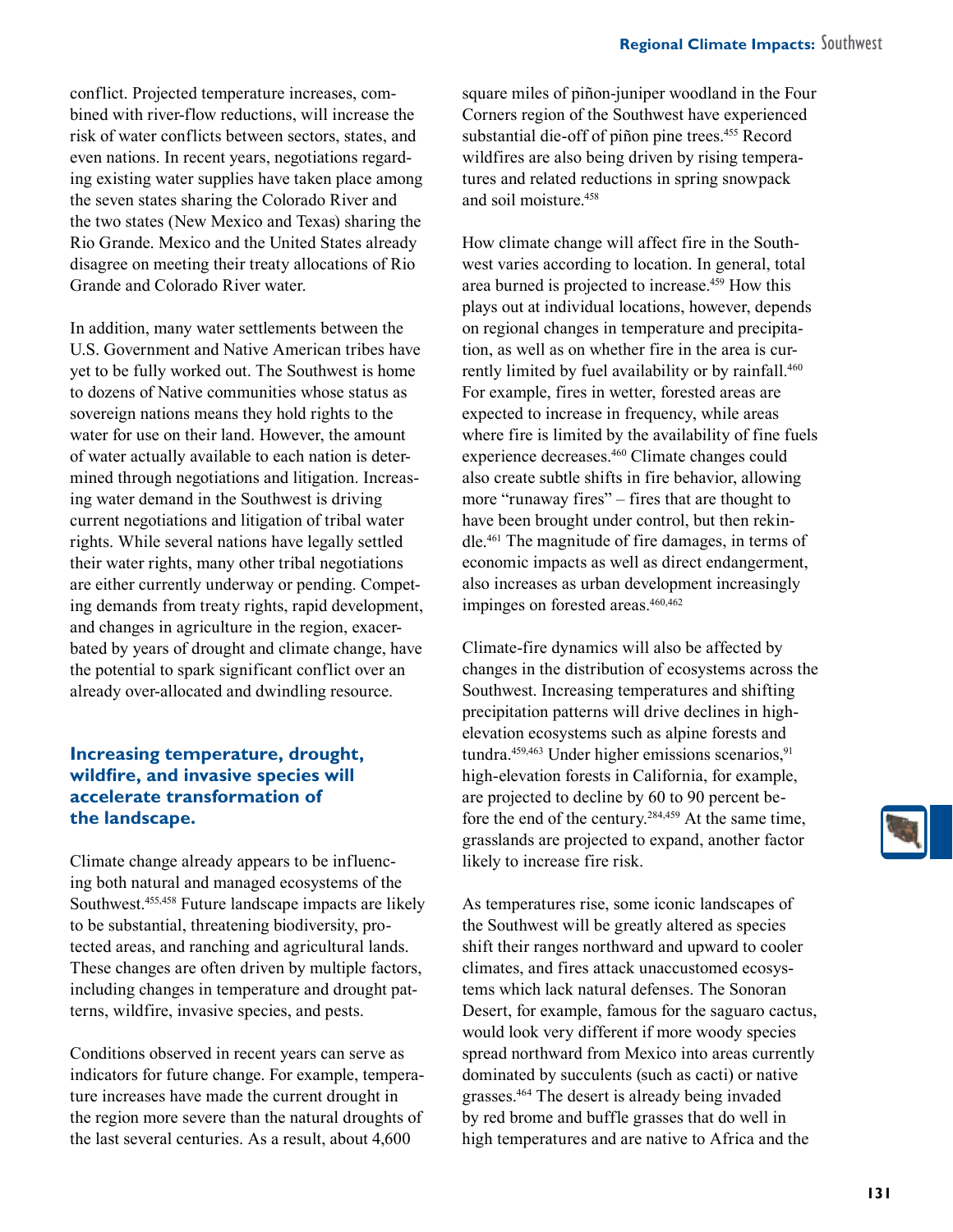#### **Global Climate Change Impacts in the United States**



in orange, red, and maroon).

Mediterranean. Not only do these noxious weeds out-compete some native species in the Sonoran Desert, they also fuel hot, cactus-killing fires. With these invasive plant species and climate change, the Saguaro and Joshua Tree national parks could end up with far fewer of their namesake plants.<sup>465</sup> In California, two-thirds of the more than 5,500 native plant species are projected to experience range reductions up to 80 percent before the end of this century under projected warming.466 In their search for optimal conditions, some species will move uphill, others northward, breaking up present-day

ecosystems; those species moving southward to higher elevations might cut off future migration options as temperatures continue to increase.

The potential for successful plant and animal adaptation to coming change is further hampered by existing regional threats such as human-caused fragmentation of the landscape, invasive species, river-flow reductions, and pollution. Given the mountainous nature of the Southwest, and the associated impediments to species shifting their ranges, climate change likely places other species at risk. Some areas have already been identified as possible refuges where species at risk could continue to live if these areas were preserved for this purpose.<sup>466</sup> Other rapidly changing landscapes will require major adjustments, not only from plant and animal species, but also by the region's ranchers, foresters, and other inhabitants.

### **Increased frequency and altered timing of flooding will increase risks to people, ecosystems, and infrastructure.**

Paradoxically, a warmer atmosphere and an intensified water cycle are likely to mean not only a greater likelihood of drought for the Southwest, but also an increased risk of flooding. Winter precipitation in Arizona, for example, is already

#### **A Biodiversity Hotspot**

The Southwest is home to two of the world's 34 designated "biodiversity hotspots." These at-risk regions have two special qualities: they hold unusually large numbers of plant and animal species that are endemic (found nowhere else), and they have already lost over 70 percent of their native vegetation.467,468 About half the world's species of plants and land animals occur only in these 34 locations, though they cover just 2.3 percent of the Earth's land surface.

One of these biodiversity hotspots is the Madrean Pine-Oak Woodlands. Once covering 178 square miles, only isolated patches remain in the United States, mainly on mountaintops in southern Arizona, New Mexico, and West Texas. The greatest diversity of pine species in the world grows in this area: 44 of the 110 varieties,<sup>469</sup> as well as more than 150 species of oak.<sup>470</sup> Some 5,300 to 6,700 flowering plant species inhabit the ecosystem, and over 500 bird species, 23 of which are endemic. More hummingbirds are found here than anywhere else in the United States. There are 384 species of reptiles, 37 of which are endemic, and 328 species of mammals, six of which are endemic. There are 84 fish species, 18 of which are endemic. Some 200 species of butterfly thrive here, of which 45 are endemic, including the Monarch that migrates 2,500 miles north to Canada each year.<sup>471</sup> Ecotourism has become the economic driver in many parts of this region, but logging, land clearing for agriculture, urban development, and now climate change threaten the region's viability.

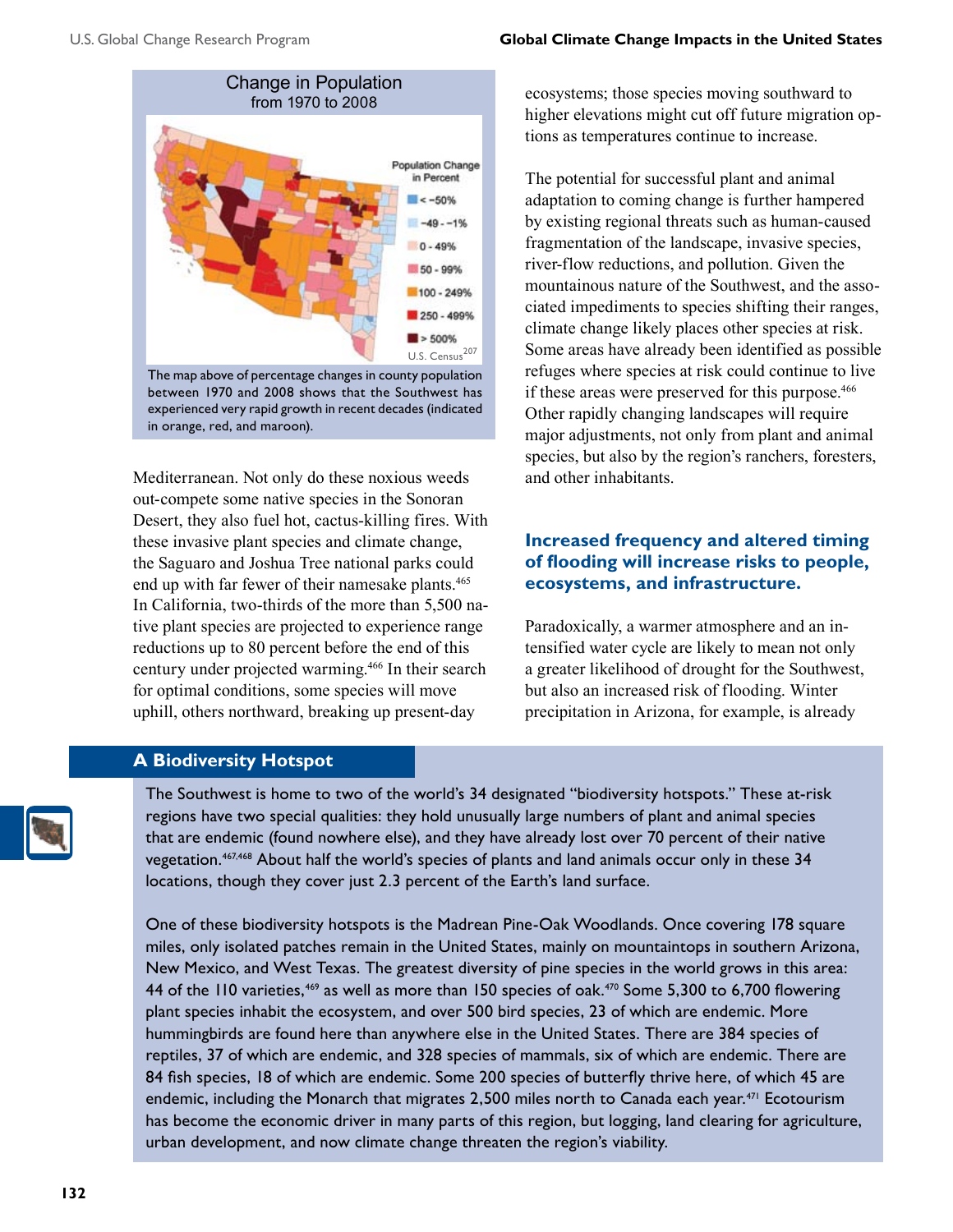becoming more variable, with a trend toward both more frequent extremely dry and extremely wet winters.472 Some water systems rely on smaller reservoirs being filled up each year. More frequent dry winters suggest an increased risk of these systems running short of water. However, a greater potential for flooding also means reservoirs cannot be filled to capacity as safely in years where that is possible. Flooding also causes reservoirs to fill with sediment at a faster rate, thus reducing their water-storage capacities.

On the global and national scales, precipitation patterns are already observed to be shifting, with more rain falling in heavy downpours that can lead to flooding.90,473 Rapid landscape transformation due to vegetation die-off and wildfire as well as loss of wetlands along rivers is also likely to reduce flood-buffering capacity. Moreover, increased flood risk in the Southwest is likely to result from a combination of decreased snow cover on the lower slopes of high mountains, and an increased fraction of winter precipitation falling as rain and therefore running off more rapidly.<sup>154</sup> The increase in rain on snow events will also result in rapid runoff and flooding.474

The most obvious impact of more frequent flooding is a greater risk to human beings and their infrastructure. This applies to locations along major rivers, but also to much broader and highly vulnerable areas such as the Sacramento–San Joaquin River Delta system. Stretching from the San Francisco Bay nearly to the state capital of Sacramento, the Sacramento–San Joaquin River Delta and Suisun Marsh make up the largest estuary on the West Coast of North America. With its rich soils and rapid subsidence rates – in some locations as high as 2 or more feet per decade – the entire Delta region is now below sea level, protected by more than a thousand miles of levees and dams.475 Projected changes in the timing and amount of river flow, particularly in winter and spring, is estimated to more than double the risk of Delta flooding events by mid-century, and result in an eight-fold increase before the end of the century.476 Taking into account the additional risk of a major seismic event and increases in sea level due to climate change over this century, the California Bay–Delta Authority has concluded that the Delta and Suisun Marsh are

not sustainable under current practices; efforts are underway to identify and implement adaptation strategies aimed at reducing these risks.<sup>476</sup>

#### **Unique tourism and recreation opportunities are likely to suffer.**

Tourism and recreation are important aspects of the region's economy. Increasing temperatures will affect important winter activities such as downhill and cross-country skiing, snowshoeing, and snowmobiling, which require snow on the ground. Projections indicate later snow and less snow coverage in ski resort areas, particularly those at lower elevations and in the southern part of the region.<sup>284</sup> Decreases from 40 to almost 90 percent are likely in end-of-season snowpack under a higher emissions scenario<sup>91</sup> in counties with major ski resorts from New Mexico to California.477 In addition to shorter seasons, earlier wet snow avalanches – more than six weeks earlier by the end of this century under a higher emissions scenario $91 - \text{could}$ force ski areas to shut down affected runs before the season would otherwise end.<sup>478</sup> Resorts require a certain number of days just to break even; cutting the season short by even a few weeks, particularly if those occur during the lucrative holiday season, could easily render a resort unprofitable.

Even in non-winter months, ecosystem degradation will affect the quality of the experience for hikers, bikers, birders, and others who enjoy the Southwest's natural beauty. Water sports that depend on the flows of rivers and sufficient water in lakes and reservoirs are already being affected, and much larger changes are expected.

# **Cities and agriculture face increasing risks from a changing climate.**

Resource use in the Southwest is involved in a constant three-way tug-of-war among preserving natural ecosystems, supplying the needs of rapidly expanding urban areas, and protecting the lucrative agricultural sector, which, particularly in California, is largely based on highly temperature- and water-sensitive specialty crops. Urban areas are also sensitive to temperature-related impacts on air